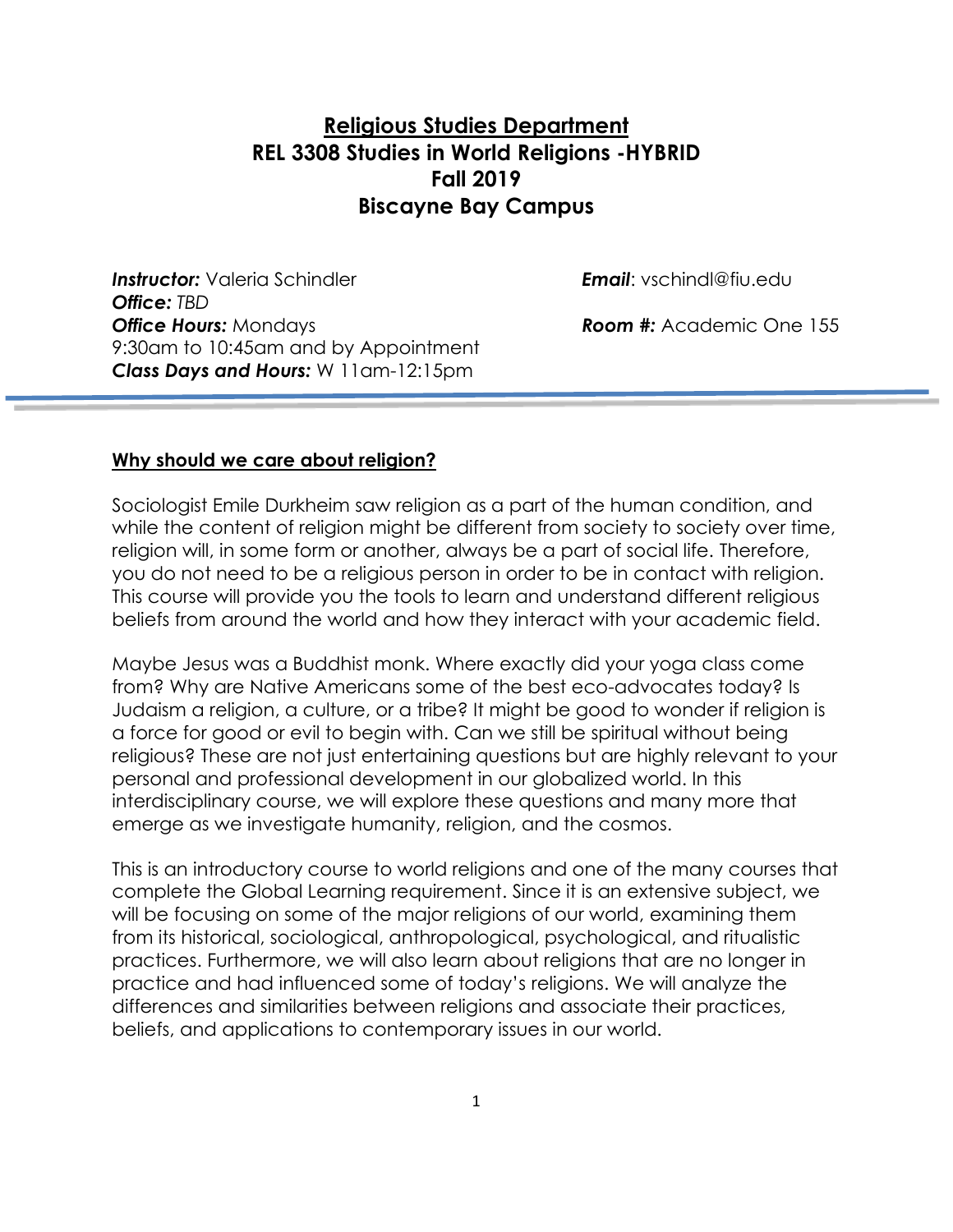## **What are the Objectives of the course?**

- Demonstrate an understanding of themes, definitions, and symbols relating to religion.
- Compare and contrast the key underlying beliefs and principles of the major Eastern, Western, indigenous and shamanic religions.
- Demonstrate knowledge of the evolution and movement of religious beliefs from ancient to contemporary times.
- Evaluate religious truth claims as potential sources of knowledge.
- Demonstrate an increased empathetic awareness of religious diversity and differences.
- Appreciate the history, basic teachings, practices, and underlying beliefs and principles of some of the world religions, analyzing them in a critical way and understanding their similitudes and differences.

## **What is important to learn as a global citizen? What are the University Requirements for the Global Learning Objectives?**

As a Global Learning course, students will meet the following objectives through text readings, assignments, and class discussions:

1. Students will be able to analyze topics in the field of religious studies from multiple perspectives.

2. Students will be able to assess how global issues and trends are interrelated with the development and practice of religions

3. Students will be able to demonstrate willingness to think creatively about religious issues in the contemporary world.

## **How does a hybrid course work?**

In a hybrid course, 50% of the time dedicated to the course is in person, engaging in learning, clarifying concepts, debating, working in groups, and discussing and developing each of the concepts covered in the course. This course is taught in "reversed classroom" style, in which most of the work in class is done by students, and I will be there to clarify your questions and guide you in your work.

The other 50% of the time takes place outside the class, and it will be your responsibility to acquire all the knowledge required to the activities in class. This includes reading the textbook, writing papers, watching videos, reading articles, providing opinions on different topics, and posting weekly in a discussion board. My responsibility is to provide you with lots of material and activities for you to apply and put into practice the concepts learned in the readings, as well as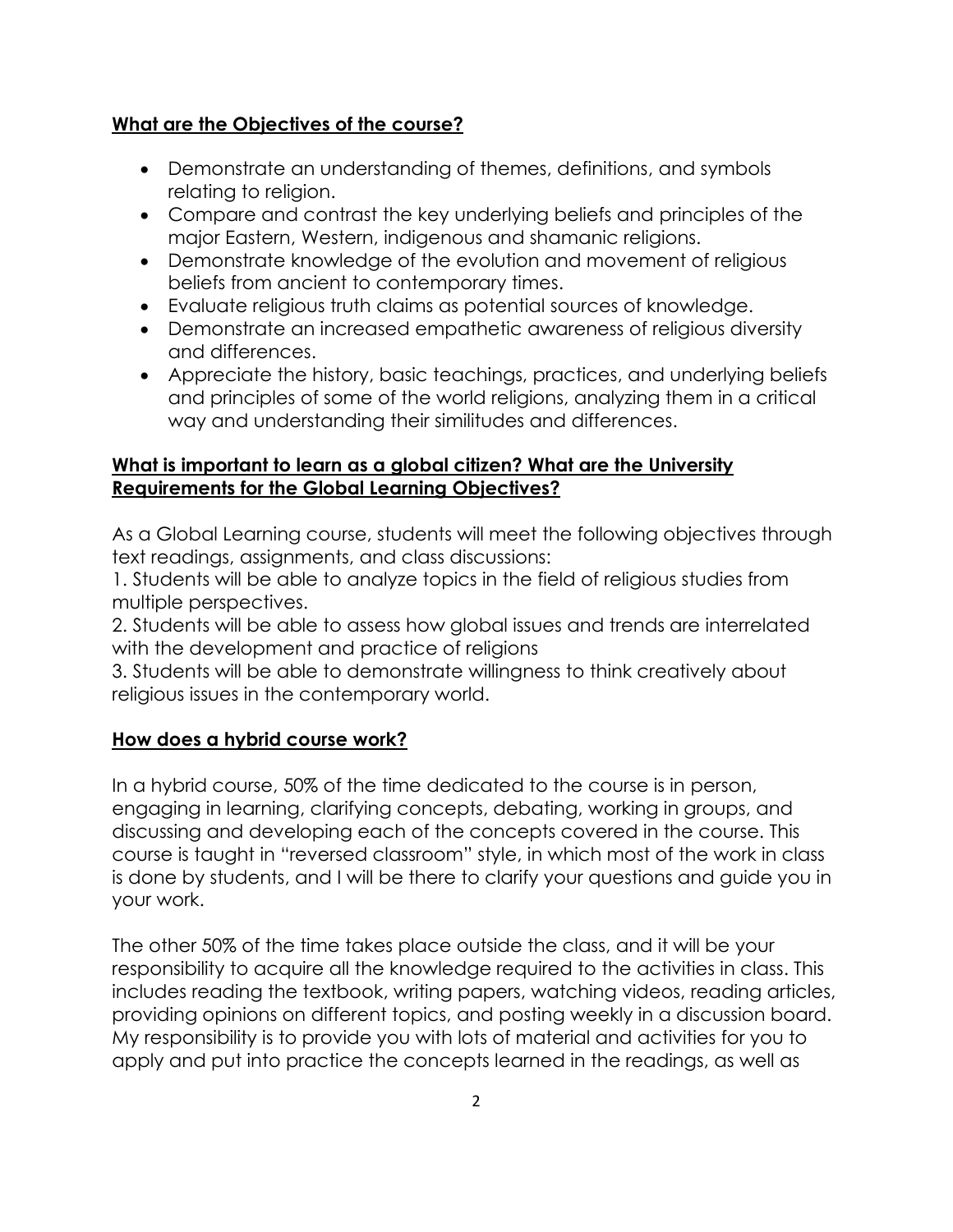clarify all the questions that may arise from them. Your responsibility is to read the textbook and complete all assignments in a timely manner. This will enable us using the time in class to actively understand the concepts.

## **What will help us answer the questions posed in our course?**



*Anthology of World Religions: Sacred Texts and Contemporary Perspectives* by Lewis Vaughn, Oxford University Press

ISBN-13: 978-0195332360

ISBN-10: 0195332369

• *Required Text: this is the mandatory book for the class, but feel free to read as many articles related to the class as you want and share them with the rest of the class*

### **How will you and I evaluate your progress?**

- *Ten 10-questions quizzes –*from which the lowest score will be dropped. The quizzes will be available for 24 hours in Canvas on Thursday (please consult the calendar for dates) and students will have 10 minutes to complete each quiz. You will have the chance to take each quiz twice if you want, and the average score will be kept as your final score.
- *Midterm and Final Exams.*
	- o *Midterm:* will cover the first half of the semester and will include 50 multiple choice and true and false questions. Students will have 55 minutes to complete it. The midterm will be available for 24 hours only
	- o *Final:* will cover from second half of the semester and will include multiple choice, and true and false questions. Students will have 55 minutes to complete it. The final will be available for 24 hours only on the determined by the university. You can consult Panthersoft later on in the semester for the day.
- **Research Paper:** Students will have to choose two different religions, and research, compare, and contrast one element that appears in both religions. A list of possible elements is listed in Canvas. You will have to use scholarly sources for this assignment, no websites or Wikipedia articles will be accepted. You will have to schedule a consultation with the professor in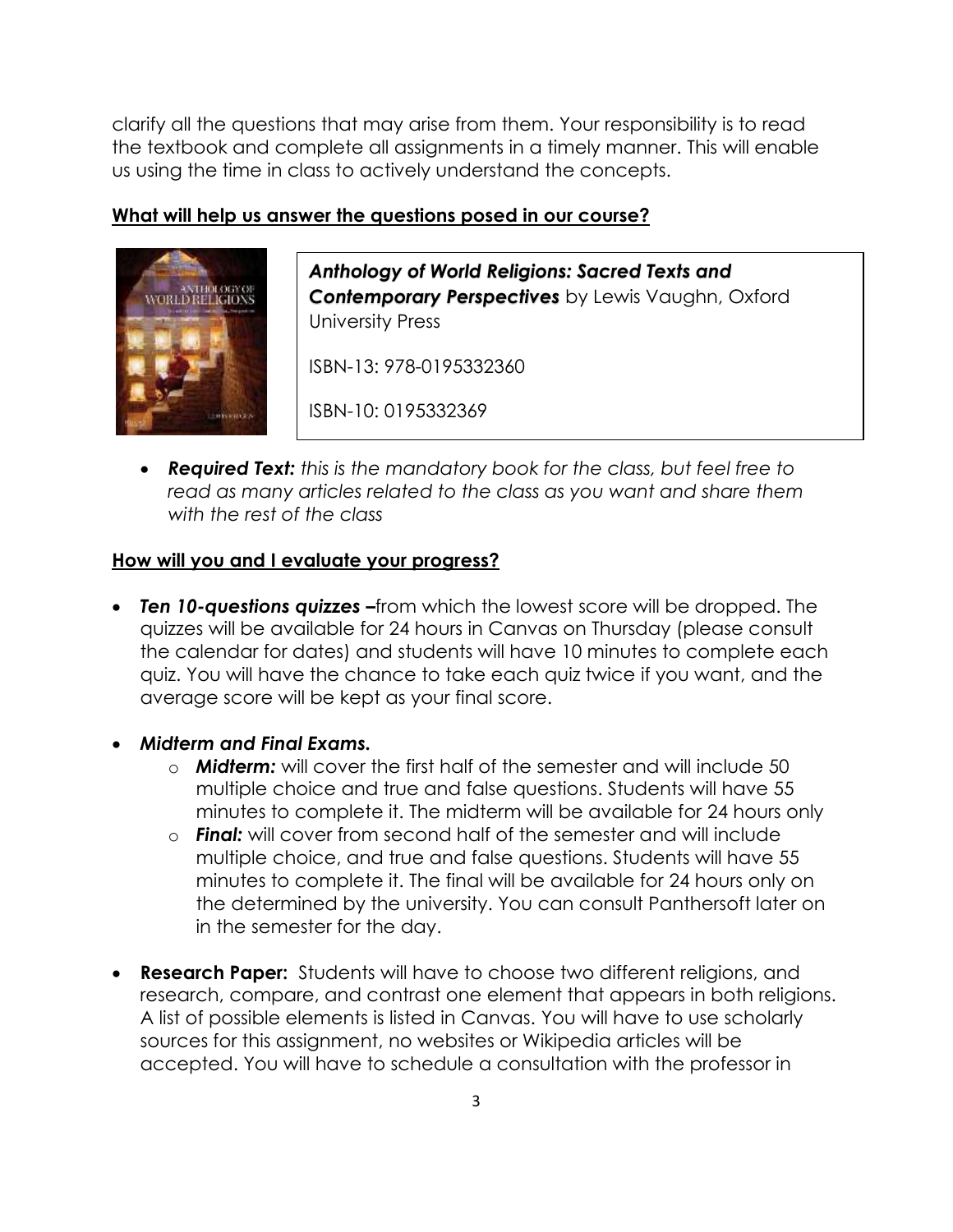order to get your topic approved and make sure you can find sources. Topic needs to be approved by 9/23, or points will be deducted you're your draft. You will be able to sign up in Canvas. Details and rubric are provided in Canvas

- o **The essay has two components:**
	- **Bibliography and draft:** Should be 1000-1500 words and it is 30% of the final grade of the essay
	- **Final essay:** 1200-1800 words
- **Online activities.** Every week after covering a topic, you will have to submit one or two activities. Each activity will become available under the corresponding module and is due at midnight on Saturday, after which the link for the assignment will no longer be available*.* All the due dates are listed on the course's calendar. Points will be deducted for poor grammar or typos, and not well justified answers.
- **Group presentation:** This will be done at the beginning of each topic. The group will present on the religion being covered. Guidelines and Rubric are provided in Canvas. It should not be more than 15 minutes. Groups are required to collaborate online. I will monitor and grade your collaboration. Rubric is available in Canvas on the modules for the last two weeks of the semester.
- **Online Reflection:** Before covering each topic in class, you will have to read the textbook, post in the online discussion, and answer to someone else's post. There will be a prompt on the instructions of each the discussion on what you have to on. Take into consideration that I might bring some of your posts to be discussed in class. You will automatically lose 50 points if you don't respond to another student's post, and you will receive a zero grade if you do not post. Since these are intended to be online "discussions" (similar to conversations), late submissions or make ups will not be allowed under any circumstances. The online reflection is due on Sunday.
- **Attendance and participation:** Attendance to in person class is mandatory, and students are expected to engage in class discussion. Missing more than 2 classes (unexcused absences) in the semester will result in a zero grade for attendance and participation. Arriving late, leaving early, or stepping out of the class for long periods of time may incur an absence penalty. Participation includes reading for class, contributing to discussions, and being attentive to lectures and student presentations. Participation also includes introducing yourself in the online forum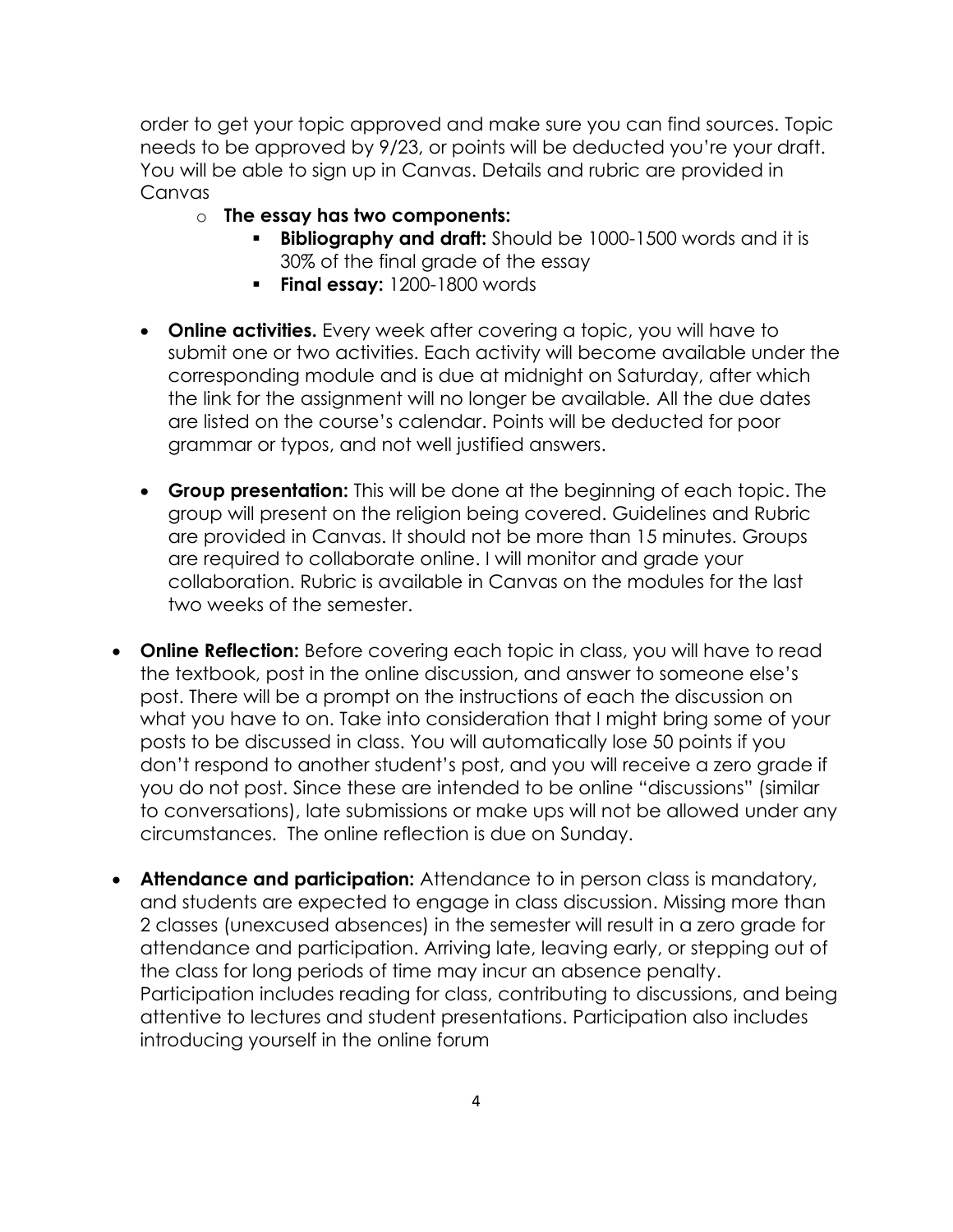| <b>Quizzes</b>                  | 10 | 100 | 900 (lowest<br>score will be<br>dropped) | 15%                                                                                                                                            |
|---------------------------------|----|-----|------------------------------------------|------------------------------------------------------------------------------------------------------------------------------------------------|
| <b>Midterm Exam</b>             |    | 100 | 100                                      | 10%                                                                                                                                            |
| <b>Final Exam</b>               |    | 100 | 100                                      | 10%                                                                                                                                            |
| <b>Draft and Bibliography</b>   |    | 100 | 100                                      | ** This grade is 30% of the grade of<br>your final essay. It will be reflected in<br>your final essay's grade for final grade<br>calculation** |
| <b>Research Paper</b>           |    | 100 | 100                                      | 15%                                                                                                                                            |
| <b>Online Activities</b>        | 18 | 100 | 1800                                     | 15%                                                                                                                                            |
| <b>Group Presentation</b>       |    | 100 | 100                                      | 10%                                                                                                                                            |
| <b>Online Reflection</b>        | 14 | 100 | 1400                                     | 15%                                                                                                                                            |
| Attendance and<br>participation |    | 100 | 100                                      | 10%                                                                                                                                            |
| Total                           | 48 | N/A | 4700                                     | 100%                                                                                                                                           |
|                                 |    |     |                                          |                                                                                                                                                |

| <b>Letter Grade</b> | Range        | <b>Letter Grade</b> | Range     |
|---------------------|--------------|---------------------|-----------|
| A                   | 95 and Above | C+                  | 76-79     |
| А-                  | 90-94        |                     | $70 - 75$ |
| $B +$               | 87-89        | D                   | 60-69     |
| В                   | 83-86        |                     | Below 60  |
| <b>B-</b>           | 80-82        |                     |           |

A<sup>'s</sup> are awarded to exceptional work in class and assignments

**B**'s are awarded for good to very good work.

**C**'s are awarded for average to above average work.

**D**'s are awarded for barely passing with below average work.

**F**'s are awarded for unacceptable work.

## **How will you succeed in this course?**

- **Attending and participating in class**: Be ready to be an active learner and participate in class discussions and activities. In order to maximize your learning experience, I ask you that you refrain from using your phone in class or using your computer for other things than taking notes.
- **Complete the assigned reading before coming to class:** If you know the material, you will be able to actively participate.
- **Check Canvas at least 5 times a week**. There are many things to do there, such as submitting assignments and participate in discussions, so be active. I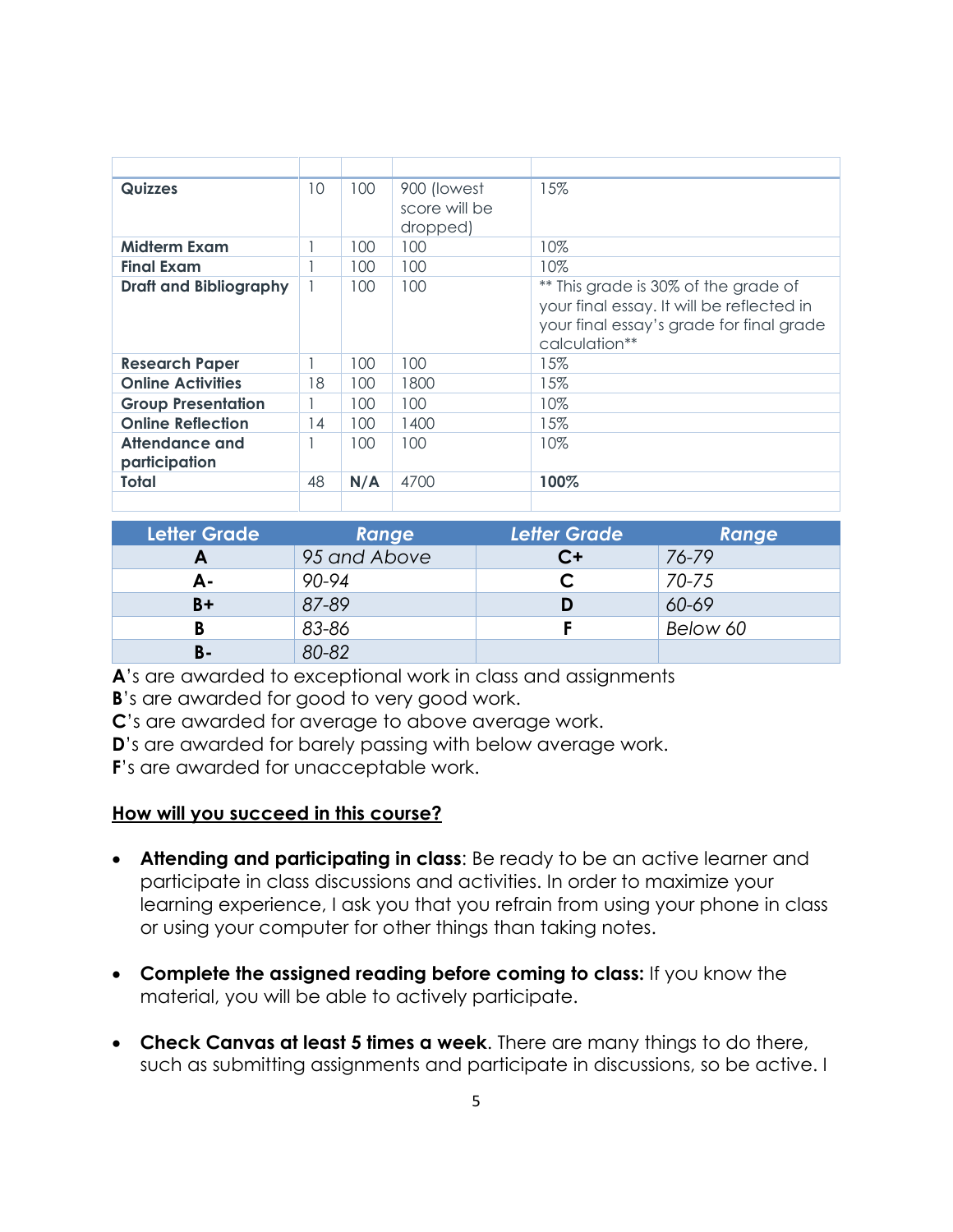will be monitoring your participation. To log into Canvas go to [www.canvas.fiu.edu](http://www.canvas.fiu.edu/) and use your Panthersoft credentials.

- **Submit essays on time.** There will be 2 points taken off your final grade for the essay per late day, up to 16 points total. If students don't submit the essay by the latest deadline date marked on the calendar, the essay won't be graded and students will receive a zero grade.
- **Submit online activities on time**: Remember the link disappears at 11:59pm on its due date, which is always a Wednesday, so make sure you complete the activity before the deadline, otherwise you will not receive any points for it.
- **Take Quizzes and tests on time:** If you miss a quiz, you will lose the points the quiz is worth. And I understand things happen, so if you let me know in advanced you won't be able to take a quiz, I will re-schedule it for you. However, there will be no make-up dates for the final exam.
- *Extra Credit.* Sometimes some students may need an extra help, and it usually involves attending a special lecture and writing a summary and analysis. The essay could be worth up to 3 extra credit points to be added to the final grade. A maximum of 6 extra credit points could be awarded. Please refer to the list of events provided on Canvas.
- **Using FIU's resources to help you.** Click on the links below to access information
	- o [Center for Excellence in Writing](https://writingcenter.fiu.edu/)**:** To help you draft, revise, or polish any written work.
	- o [Center for Academic Success:](http://undergrad.fiu.edu/cas/) To help you with reading skills, study techniques, and grammar.
- **Be open minded and have fun!**

## **What are the school policies for this course?**

*This is a Gordon Rule* course and you must attain at least a C to receive any credit as a Gordon rule course. Under the Gordon Rule, FIU requires that student papers: 1) have a clear thesis or controlling idea; 2) have a thesis supported with adequate reasons and evidence; 3) be organized clearly and logically; 4) show sustained analysis and critical thought; 5) show knowledge of conventions of standard written English; and 6) show awareness of disciplinary conventions in regard to content, style, form, and delivery method.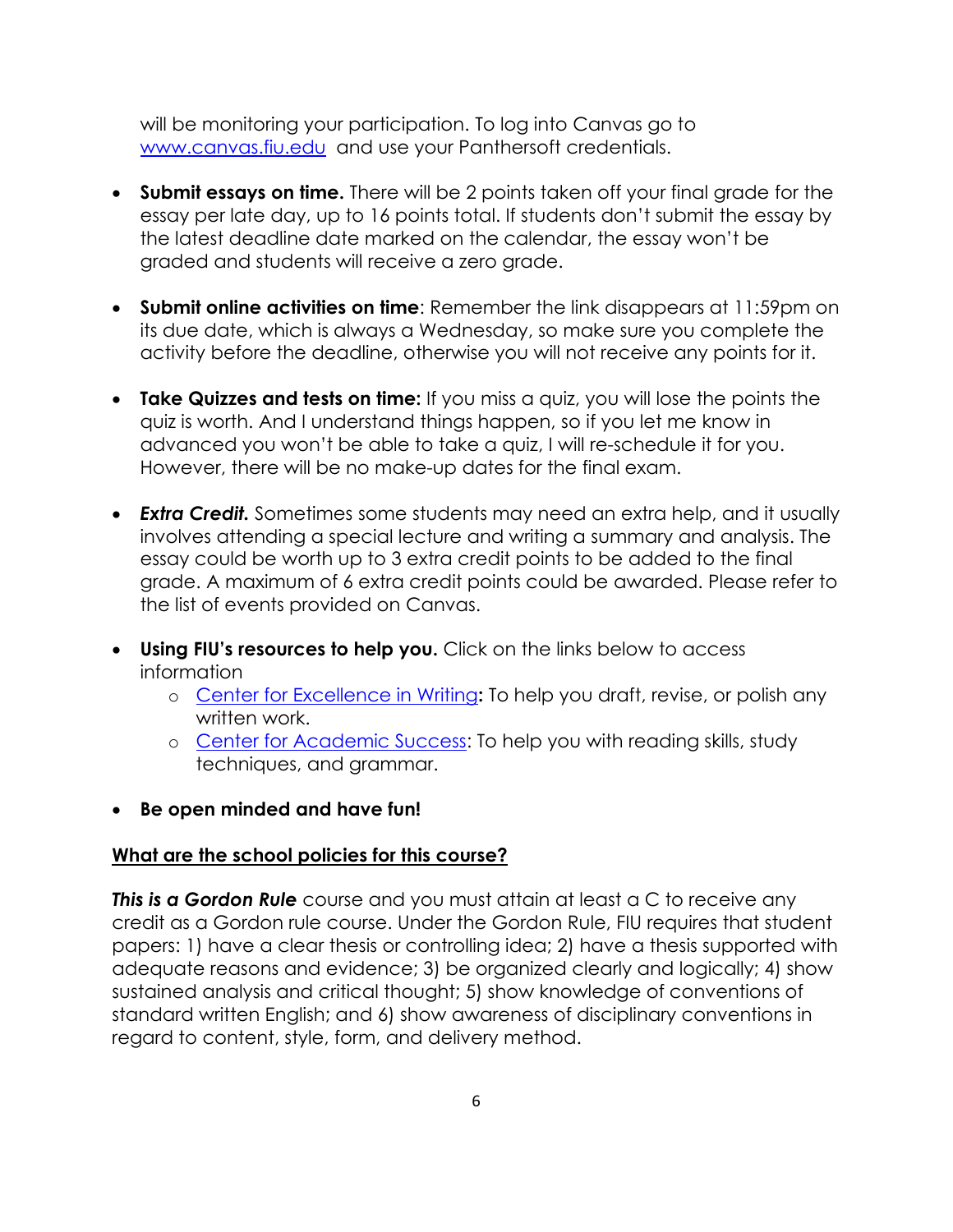*Plagiarism:* Plagiarism is the theft of intellectual property of others, including their ideas, concepts, and words. Plagiarism will not be tolerated in this course. Please visit *<http://www.fiu.edu/~oabp/misconductweb/2codeofacainteg.htm>*

The expectation is that students will submit their own original work. Previously Submitted Coursework will not be admitted.

To clarify what constitutes plagiarism for this university. Offenders will receive an "F" on the paper.

Some examples of plagiarism are:

- Papers acquired online or from other sources that were not produced by the student that have submitted them.
- Copying material and ideas from other sources without attribution.
- Using other students' work.

**Behavioral Misconduct:** Any student who is subject to sexual harassment, stalking, or physical or verbal abuse should immediately speak to the instructor. The university has policies to protect students in these instances and the instructor will immediately refer the student to the appropriate program or resource. Remember, this is a course in which different ideas are welcomed, even if they do not agree with our own notions.

**Students with Disabilities:** Students with disabilities, as defined by law, have the right to receive needed accommodations if their disabilities make it difficult to perform academic tasks in the usual way or in the allotted time frame. However, in order to receive accommodation, students with disabilities must register with Disability Resource Center. This office will keep the student's written request, notify a faculty member who has a student with a disability enrolled in his/her class, and indicate what kinds of arrangements must be made.

**Religious Holidays:** By university policy, students must notify the instructor at least two weeks in advance that he/she wishes to observe a religious holyday. The student will be excused from class without penalty, but will still be responsible for the material studied in the class.

For University's deadlines, please refer to [http://onestop.fiu.edu/academic](http://onestop.fiu.edu/academic-calendar/)[calendar/](http://onestop.fiu.edu/academic-calendar/)

*Important Note: This syllabus is a contract and can be amended determined by the demands of the course. It outlines everything you need to know for this course. Please make sure you have read it carefully.*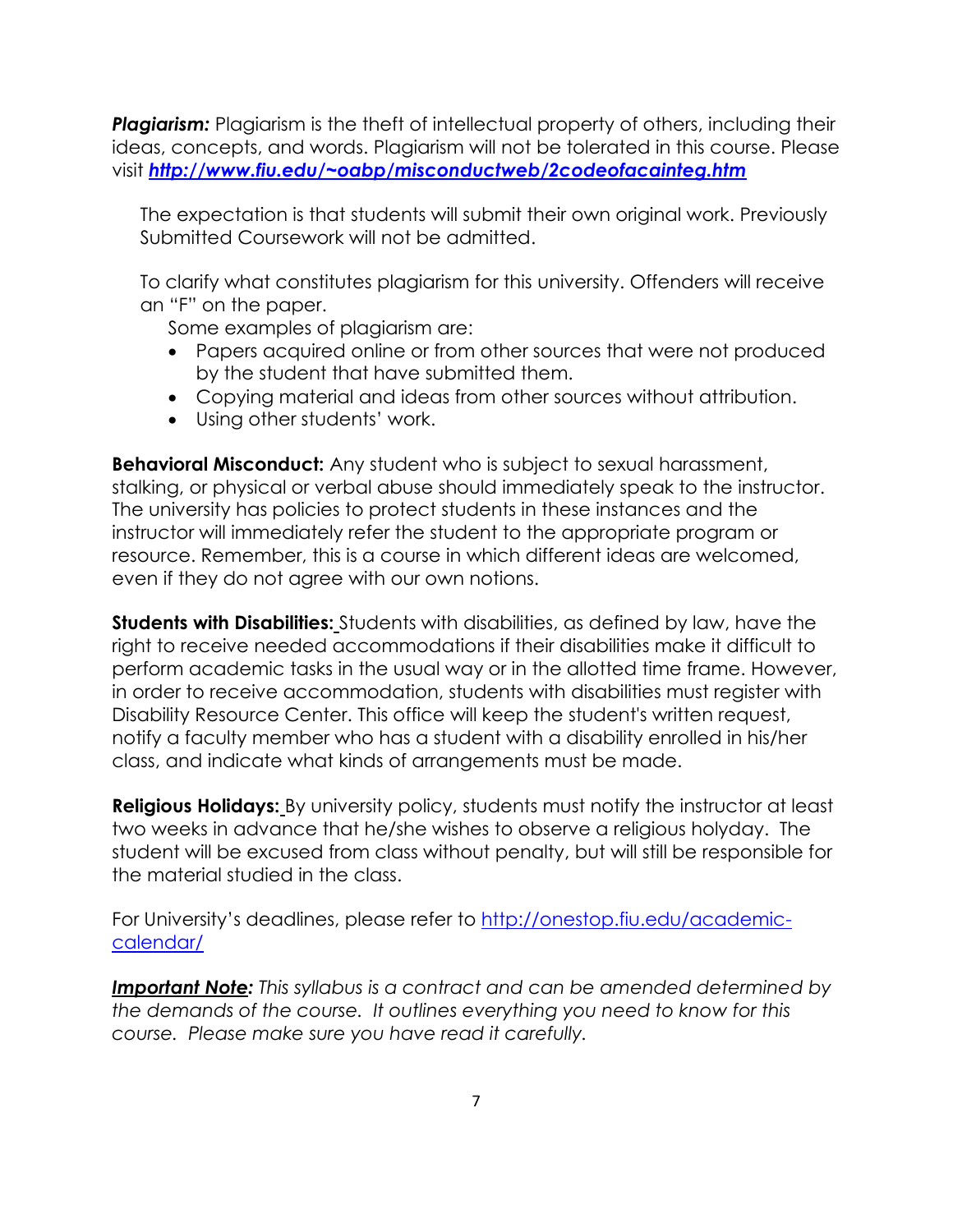# **Course Calendar**

|                   | <b>Due Online</b>                                                                                                                                                                                                                                                                                                                                                                                        | <b>Due In Person</b>                                                                                                                                                |
|-------------------|----------------------------------------------------------------------------------------------------------------------------------------------------------------------------------------------------------------------------------------------------------------------------------------------------------------------------------------------------------------------------------------------------------|---------------------------------------------------------------------------------------------------------------------------------------------------------------------|
|                   | Topics, Learning Resources, and Tasks                                                                                                                                                                                                                                                                                                                                                                    | All activities are to be done in class,<br>the only thing to be done in advance<br>is reading the chapter                                                           |
|                   |                                                                                                                                                                                                                                                                                                                                                                                                          | Topics, Learning Resources, and Tasks                                                                                                                               |
| Week 1            | Self -introduction in Discussion<br>$\bullet$<br>board<br><b>Online Activity: Answer</b><br>$\bullet$<br>questions on syllabus<br><b>Online Reflection on Chapters</b><br>$\bullet$<br>$1$ and $2 - 8/31$<br>Read Chapters 1 and 2<br>٠                                                                                                                                                                  | Introduction to the course<br>$\bullet$<br>Review of syllabus<br>٠<br><b>Basic concepts and definitions</b><br>٠<br>Kahoot- extra points in first quiz<br>$\bullet$ |
| Week <sub>2</sub> | Take quiz on Indigenous<br>$\bullet$<br>religions<br>Read Chapter on Hinduism<br>٠<br><b>Online Activity #1: Read article</b><br>$\bullet$<br>on fact or opinion and take<br>the quiz<br><b>Online Activity #2: Answer</b><br>$\bullet$<br>question in short essay format<br>on indigenous religions<br>readings<br><b>Online Reflection: on Hinduism</b><br><b>Schedule consultation</b><br>appointment | Labor Day – No in person class                                                                                                                                      |
| Week <sub>3</sub> | Read chapter on Jainism<br>$\bullet$<br>Quiz on Hinduism<br>Schedule consultation<br>appointment for essay topic<br>(Available dates and times<br>listed in Canvas)<br><b>Online activity: Watch video</b><br>Around the World in 80 Faiths,<br>the Indian Sub-continent and<br>answer the questions posted.<br><b>Online Reflection</b> Jainism -                                                       | Group Presentation on<br>$\bullet$<br>Hinduism<br>Review of main points<br>Class discussion on Dharma<br>and Atman                                                  |
| Week 4            | Read chapter on Buddhism<br>Take quiz on Jainism<br><b>Online Activity: Watch movie</b><br>on Untouchables and answer<br>question                                                                                                                                                                                                                                                                        | Recap on Hinduism<br>Group presentation on Jainism<br>In class activity: In groups<br>discuss major similarities and<br>differences between Hinduism                |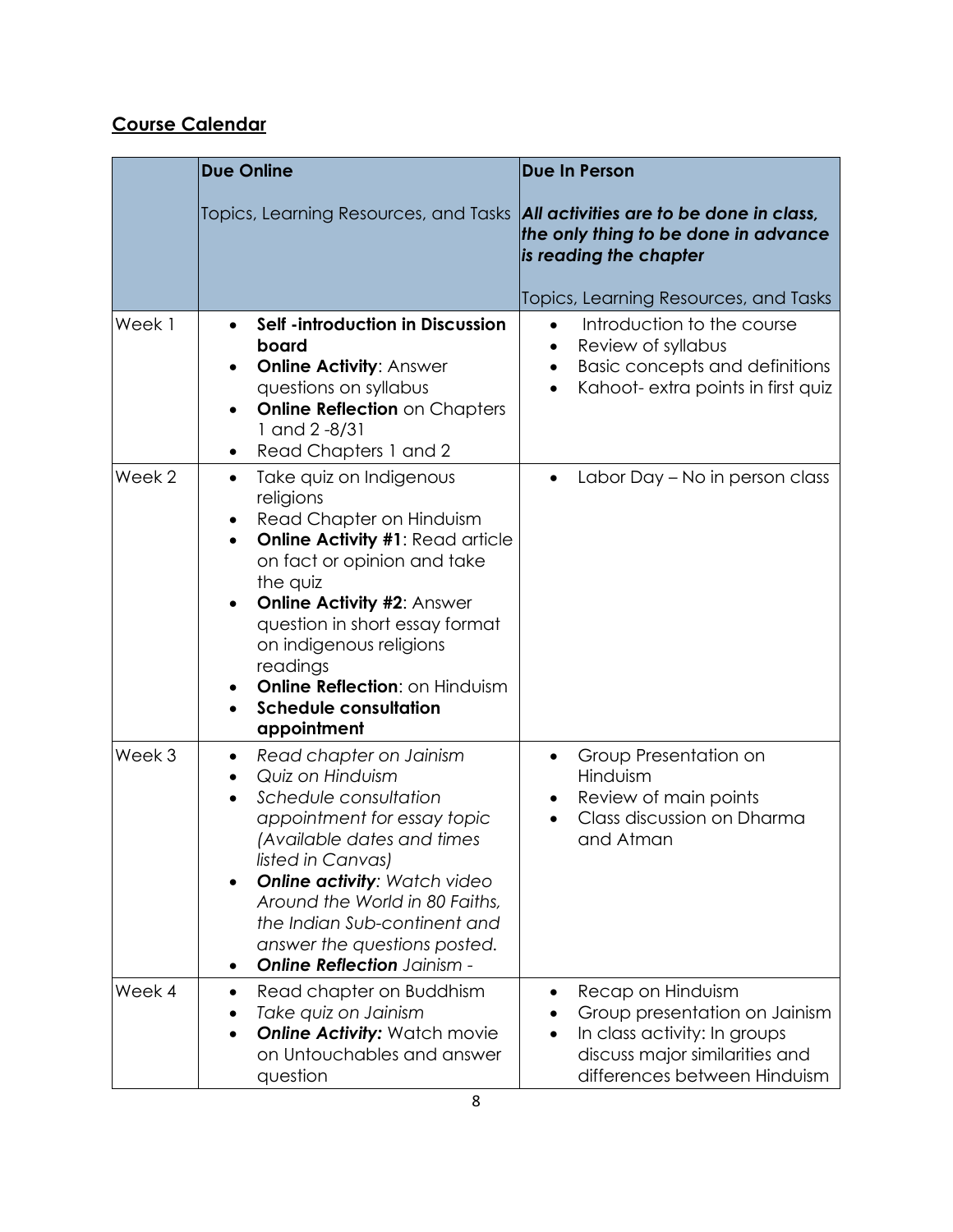|        | <b>Due Online</b>                                                                                                                                                                                                                                                                                            | <b>Due In Person</b>                                                                                                                                    |
|--------|--------------------------------------------------------------------------------------------------------------------------------------------------------------------------------------------------------------------------------------------------------------------------------------------------------------|---------------------------------------------------------------------------------------------------------------------------------------------------------|
|        | Topics, Learning Resources, and Tasks                                                                                                                                                                                                                                                                        | All activities are to be done in class,<br>the only thing to be done in advance<br>is reading the chapter                                               |
|        |                                                                                                                                                                                                                                                                                                              | Topics, Learning Resources, and Tasks                                                                                                                   |
|        | <b>Online Reflection</b> on chapter<br>$\bullet$<br>on Buddhism                                                                                                                                                                                                                                              | and Jainism. Present<br>conclusions                                                                                                                     |
| Week 5 | Read Chapter on Sikhism<br>$\bullet$<br>Quiz on Buddhism<br>$\bullet$<br><b>Online activity #1: Answer</b><br>$\bullet$<br>questions on reading on<br>Buddhism-<br>Online activity #2: Map out<br>$\bullet$<br>main points on Buddhism-<br>Answering questions<br>Online Reflection on chapter<br>on Sikhism | Group presentation on<br>$\bullet$<br><b>Buddhism</b><br>Summary of main points<br>$\bullet$<br>Kahoot for extra points in quiz                         |
| Week 6 | Read chapters on Daoism and<br>$\bullet$<br>Confucianism<br>Quiz on Sikhism-<br><b>Online Activity: Answer</b><br>$\bullet$<br>questions on Sikhism -<br><b>Online reflection</b> on chapters<br>$\bullet$<br>on Daoism and Confucianism 8                                                                   | Group Presentation on Sikhism<br>$\bullet$<br>Watch video on Sikhism-<br>Debate on nature of religion<br>Kahoot on Sikhism                              |
| Week 7 | Midterm Exam<br>Read chapter on<br>$\bullet$<br>Zoroastrianism<br><b>Online Activity: Midterm</b><br>review-<br>Online reflection on chapter<br>on Zoroastrianism -                                                                                                                                          | Group presentation on Daoism<br>Group Presentation on<br>Confucianism<br>In group: Discuss common<br>elements in both traditions.<br>Open up discussion |
| Week 8 |                                                                                                                                                                                                                                                                                                              | <b>SPRING BREAK</b>                                                                                                                                     |
| Week 9 | Read chapter on Judaism<br>$\bullet$<br>Quiz on Zoroastrianism-<br>Bibliography and draft due-<br><b>Online activity: Answer</b><br>questions on readings on<br>Zoroastrianism -                                                                                                                             | Group presentation on<br>$\bullet$<br>Zoroastrianism<br>Summary of main points<br>Watch video on Zoroastrianism                                         |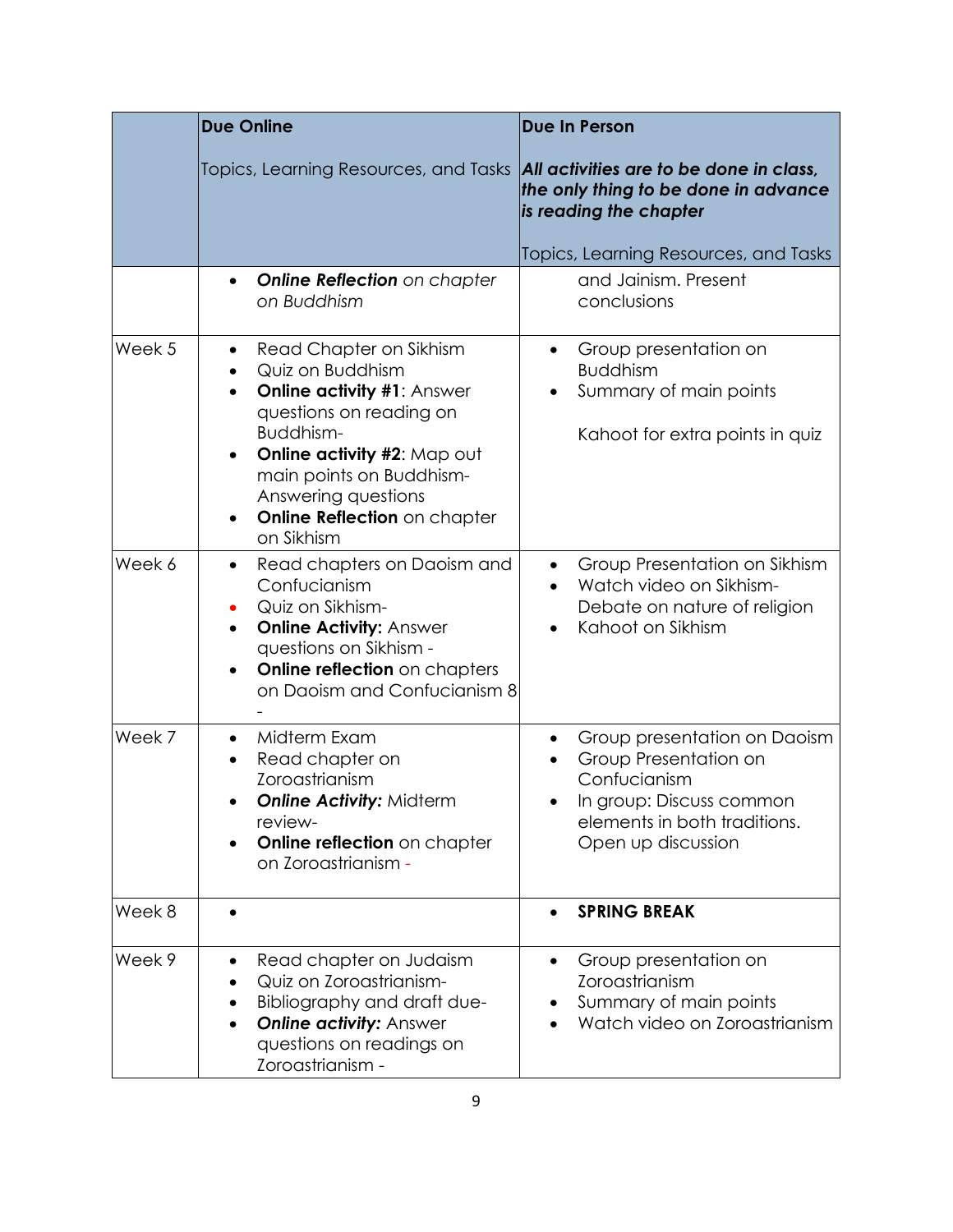|         | <b>Due Online</b>                                                                                                                                                                                                                                               | <b>Due In Person</b>                                                                                                                                                                                                                                   |
|---------|-----------------------------------------------------------------------------------------------------------------------------------------------------------------------------------------------------------------------------------------------------------------|--------------------------------------------------------------------------------------------------------------------------------------------------------------------------------------------------------------------------------------------------------|
|         | Topics, Learning Resources, and Tasks                                                                                                                                                                                                                           | All activities are to be done in class,<br>the only thing to be done in advance<br>is reading the chapter                                                                                                                                              |
|         | Online reflection on chapter<br>$\bullet$<br>on Judaism -                                                                                                                                                                                                       | Topics, Learning Resources, and Tasks<br>Open discussion: What<br>$\bullet$<br>elements of Zoroastrianism are<br>found in other religions?                                                                                                             |
| Week 10 | Read chapter On Judaism<br>$\bullet$<br>(finish) and Christianity<br><b>Online activity: Answer</b><br>questions on readings on<br>Judaism -<br>Online reflection on chapter<br>$\bullet$<br>on Judaism -                                                       | Group presentation on<br>$\bullet$<br>Judaism<br>Summary of main points:<br>history, sacred scriptures, main<br>beliefs, holidays<br>Submit questions for next<br>week's kahoot. Each student<br>will be given a card with a<br>topic and they need to |
| Week 11 | Read chapter on Christianity<br>$\bullet$<br>Take quiz on Judaism -<br>$\bullet$<br><b>Online Activity: Watch video</b><br>$\bullet$<br>on Jews and Buddhism and<br>answer questions -<br><b>Online reflection:</b> on chapter<br>$\bullet$<br>on Christianity- | Finish with Judaism<br>Group Presentation on<br>Christianity<br>Summary of main points<br>compose a question on that<br>topic. The questions will be<br>used in next week's kahoot                                                                     |
| Week 12 | Read chapter on Islam<br>Quiz on Christianity -<br><b>Online Activity #1: Answer</b><br>question on reading on<br>Christianity -<br>Activity#2: Watch video and<br>$\bullet$<br>answer questions -<br>Online reflection on chapter<br>Islam-                    | Review main concepts on<br>Christianity<br>Comparisson                                                                                                                                                                                                 |
| Week 13 | Read article posted on<br>$\bullet$<br>Religion and violence<br>Quiz on Islam -<br>Submit Research Paper                                                                                                                                                        | Group presentation on Islam<br>Summary of main points:<br>Muhammad, 5 pillars, the<br>scriptures, Sunnis, Shias, Sufism                                                                                                                                |